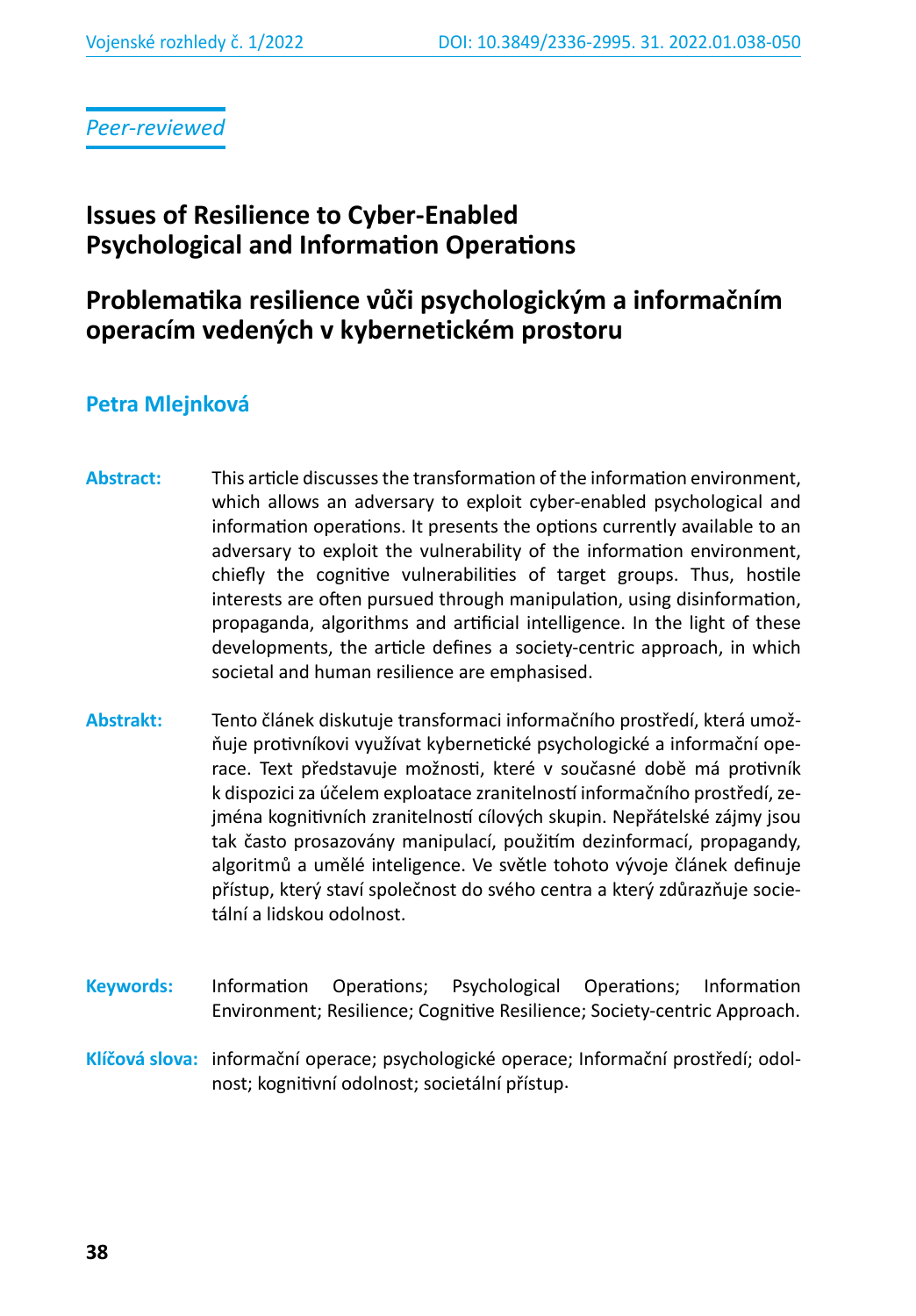### **INTRODUCTION**

Among other things, the 21st century is characterised by major developments of cyberspace, information and communication technologies, new media and ways of distributing information to users online and influencing them in general. These developments have tremendous impacts on the contemporary information environment – an environment that integrates systems, information and people, both those who collect information and those who make decisions on its basis. The information environment is thus defined as having three dimensions: physical, informational and cognitive. In the physical dimension, we think about information infrastructure, collection, transmission, processing and delivery systems and devices that can be affected, as well as command and control facilities, ICT and supporting infrastructure. This dimension also covers people. It is not connected exclusively to military or nation-based systems and processes. Even though we consider here the military arena, civilians and civil infrastructure are also included. In the informational dimension, we think of information itself – its content and flow. This dimension covers the collection, processing, storage, dissemination and protection of information. Lastly, the cognitive dimension relates to the minds of those who transmit, receive, respond to or act upon information. The cognitive dimension covers individuals and groups, their personal and cultural beliefs, norms, vulnerabilities, motivations, emotions, experiences, education, mental health, identities and ideologies**<sup>1</sup>**.

Technological developments have transformed the character of the information environment to such an extent that it has become a new battlefield. Obviously, information warfare is nothing new and was around even before the emergence of cyberspace (consider, for example, electronic warfare and deception), but as cyberspace develops, the thinking about information warfare changes too and much emphasis is currently put on cyber-enabled information operations and particularly on psychological operations (psyops), which allow hostile actors to exert influence on their targets remotely. Thus states and their security actors face new challenges from hacking and operations to influence target populations through social hostile manipulation, which is defined by**<sup>2</sup>** as 'the purposeful, systematic generation and dissemination of information to produce harmful social, political, and economic outcomes in a target country by affecting beliefs, attitudes, and behavior.' This category integrates activities such as the exploitation of disinformation, propaganda or manipulation with algorithms and the use of artificial intelligence (AI)**<sup>3</sup>** – all of which helps to manipulate cognitive abilities and change the perception of reality.

**<sup>1</sup>** UNITED STATES – JOINT CHIEFS OF STAFF. Joint Publication 3-13: Information operations. 2014; MILJKOVIC, Milan – PEŠIC, Anita. Informational and Psychological Aspects of Security Threats in Contemporary Environment. TEME, 2019, vol. 43, no. 4, pp. 1079-1094; VEJVODOVÁ, Petra. Information and Psychological Operations as a Challenge to Security and Defence. Vojenské rozhledy, 2019, vol. 28, no. 3.

**<sup>2</sup>** MAZARR, J. Michael - BAUER, M. Ryan - CASEY, Abigail - HEINTZ, A. Sarah – MATTHEWS, J. Luke. 2019. The Emerging Risk of Virtual Societal Warfare. Social Manipulation in a Changing Information Environment. RAND Corporation, 2019, p. 1.

**<sup>3</sup>** MAZARR – BAUER - CASEY - HEINTZ – MATTHEWS, ref. 2.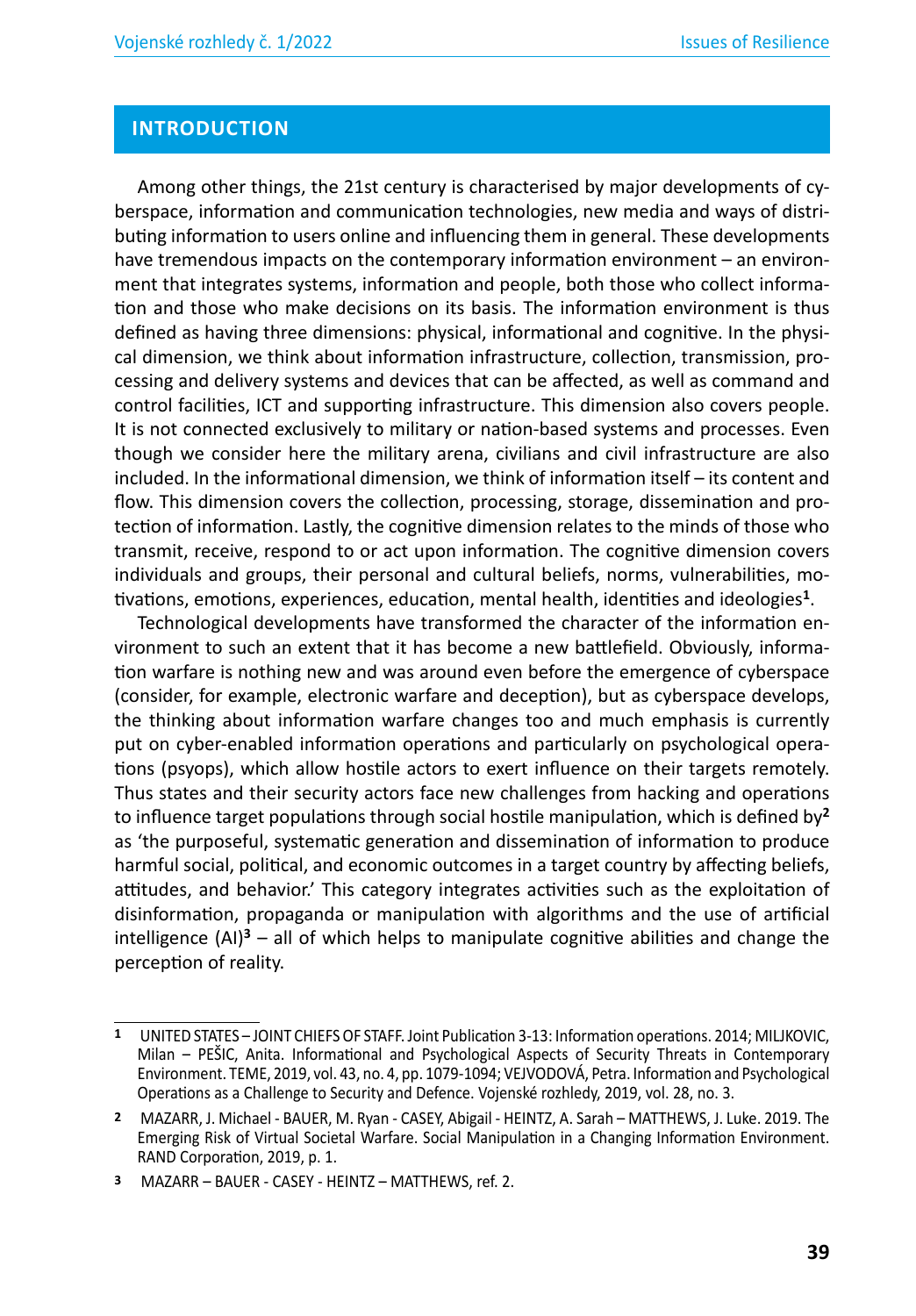These new challenges of information warfare transcend the limits of the armies and security actors involved in providing security to the state; and society itself becomes involved in information warfare. Its vulnerability or resilience becomes a major factor in our ability to counter information and psychological operations. This article is about developing a holistic society-centric approach, which aims to put the society at the focal point and to decrease the population's vulnerability in the context of information warfare (with emphasis on the effects of cognitive operations).

First, the usual vectors of cognitive operations in cyberspace are identified together with cognitive vulnerabilities they exploit. These vectors are derived from the definition of tools of social hostile manipulation mentioned above, which integrates activities such as the exploitation of disinformation, propaganda or manipulation with algorithms and the use of artificial intelligence. Second, the article proposes a change to the way we think about resilience to psychological and information operations in cyberspace, and defines and conceptualises a society-centric approach together with human/societal resilience. Third, the society-centric approach and human/societal resilience are analysed on the case of the Czech Republic. The relevant actual national security strategic documents (defence and military related) are qualitatively analysed and evaluated in terms of the proposed approach and human/societal resilience. The analysis looks at whether the approach is present and in what way. These documents include the Long Term Perspective for Defence 2030 (issued 2015), the Concept of Construction of the Czech Army 2025 (2015), the Defence Strategy of the Czech Republic (2017), the National Cyber Defence Strategy of the Czech Republic (2018), the Concept of Preparing Citizens to Defend the State 2019-2024 (2019), the Long Term Perspective for Defence 2035 (2019), the Concept of Construction of the Czech Army 2030 (2019), the National Cyber Security Strategy of the Czech Republic for the Period 2021-2025 (2020), and the National Strategy for Countering Hybrid Interference (2021)**<sup>4</sup>**.

### **1 PSYCHOLOGICAL AND INFORMATION OPERATIONS**

Psychological operations, or psyops, can be defined as planned activities that use communication methods and other resources to select target audiences and influence and shape their emotions, attitudes, behaviour, perception and interpretation of reality. By using such methods, it is possible to induce particular responses in the target population, which, in the broader context, contribute to the fulfilment of specific objectives. Every psychological operation is based on a particular theme: the main, carefully prepared narrative or idea. The greater the target audience's receptivity – in other words,

**<sup>4</sup>** MINISTRY OF DEFENCE OF THE CZECH REPUBLIC. Czech strategic documents. Available from: https:// www.mocr.army.cz/dokumenty-a-legislativa/ceske-dokumenty-46088/. NATIONAL CENTRE OF CYBER OPERATIONS (NÁRODNÍ CENTRUM KYBERNETICKÝCH OPERACÍ). 2018. Strategie kybernetické obrany ČR 2018-2022. NATIONAL CYBER AND INFORMATION SECURITY AGENCY (NÁRODNÍ ÚŘAD PRO KYBERNETICKOU A INFORMAČNÍ BEZPEČNOST). 2020. The National Cyber Security Strategy of the Czech Republic for the Period 2021-2025.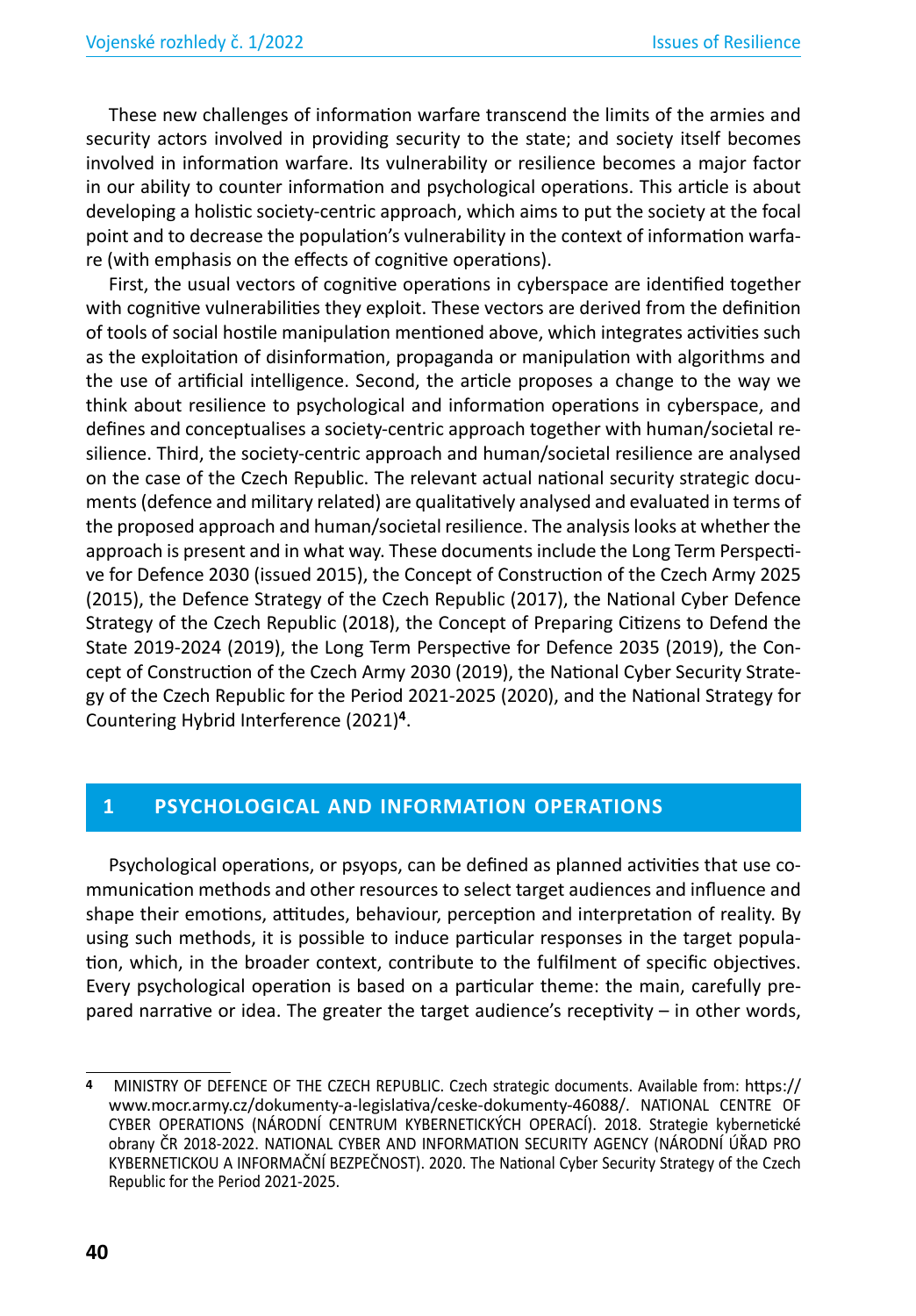their sensitivity to specific psyops tools – the greater the probability of the psychological operation's success**<sup>5</sup>**. The use of psychological operations increases the effectiveness of other actions and one's chances of success in a conflict, which, contemporarily, often takes place in an asymmetric environment. The importance of psyops is based on the belief that the psychological nature of a conflict is as important as the physical**<sup>6</sup>**. People's attitudes and behaviour affect the course and outcome of a conflict and the nature of an environment in which a conflict takes place. Psychological operations are perceived as a specific part of information operations.

Information operations can be defined as activities undertaken to counter hostile information and information systems while protecting one's own. They involve the coordinated and integrated employment of information-related capabilities to influence, disrupt, corrupt or usurp an adversary's decision-making**<sup>7</sup>**. They represent offensive and defensive measures to influence an adversary's decisions, manipulating information and information systems. They also include measures to protect one's decision-making processes, information and information systems. Information operations must have specifically defined goals and targets; therefore, careful planning is part of the process. Information operations are conducted within an information environment in which they affect all three of its dimensions: physical, informational and cognitive.

Information operations are complex processes that integrate information activities (collection, creation, transmission and protection), leading to influence over an adversary and the attainment of goals. They include psychological operations, operations security, information security, deception, electronic warfare, kinetic actions, key leader engagement and computer network operations. All together, they target the will of adversaries, their understanding of the situation and their capabilities.

**<sup>5</sup>** MAREŠ, Miroslav - MLEJNKOVÁ, Petra. Propaganda and Disinformation as a Security Threat. In GREGOR, Miloš – MLEJNKOVÁ, Petra (eds.). Challenging Online Propaganda and Disinformation in the 21st Century. Palgrave Macmillan, 2021; NATO STANDARDIZATION OFFICE. Allied Joint Doctrine for Psychological Operations. Allied Joint Publication – 3.10.1. Brussels: North Atlantic Treaty Organization, NATO Standardization Office, 2014;

**NA**TO STANDARDIZATION OFFICE. NATO Glossary of Terms and Definitions. AAP-06. Brussels: North Atlantic Treaty Organization, NATO Standardization Office, 2018; VEJVODOVÁ, ref. 1; WOJNOWSKI, Michal. Presidential elections as a state destabilization tool in the theory and practice of the Russian infopsychological operations in the 20th and 21st century. Przegląd Bezpieczeństwa Wewnętrznego, 2019, vol, 11, no. 21, pp. 311-333.

**<sup>6</sup>** STILWELL, G. Richard. Political-Psychological Dimensions of Counterinsurgency. In GOLDSTEIN, L. Frank - FINDLEY, F. Benjamin (eds.). Psychological Operations. Principles and Case Studies. Alabama: Air University Press, 1996, pp. 319-332.

**<sup>7</sup>** UNITED STATES – JOINT CHIEFS OF STAFF, ref. 1; MILJKOVIC – PEŠIC, ref. 1.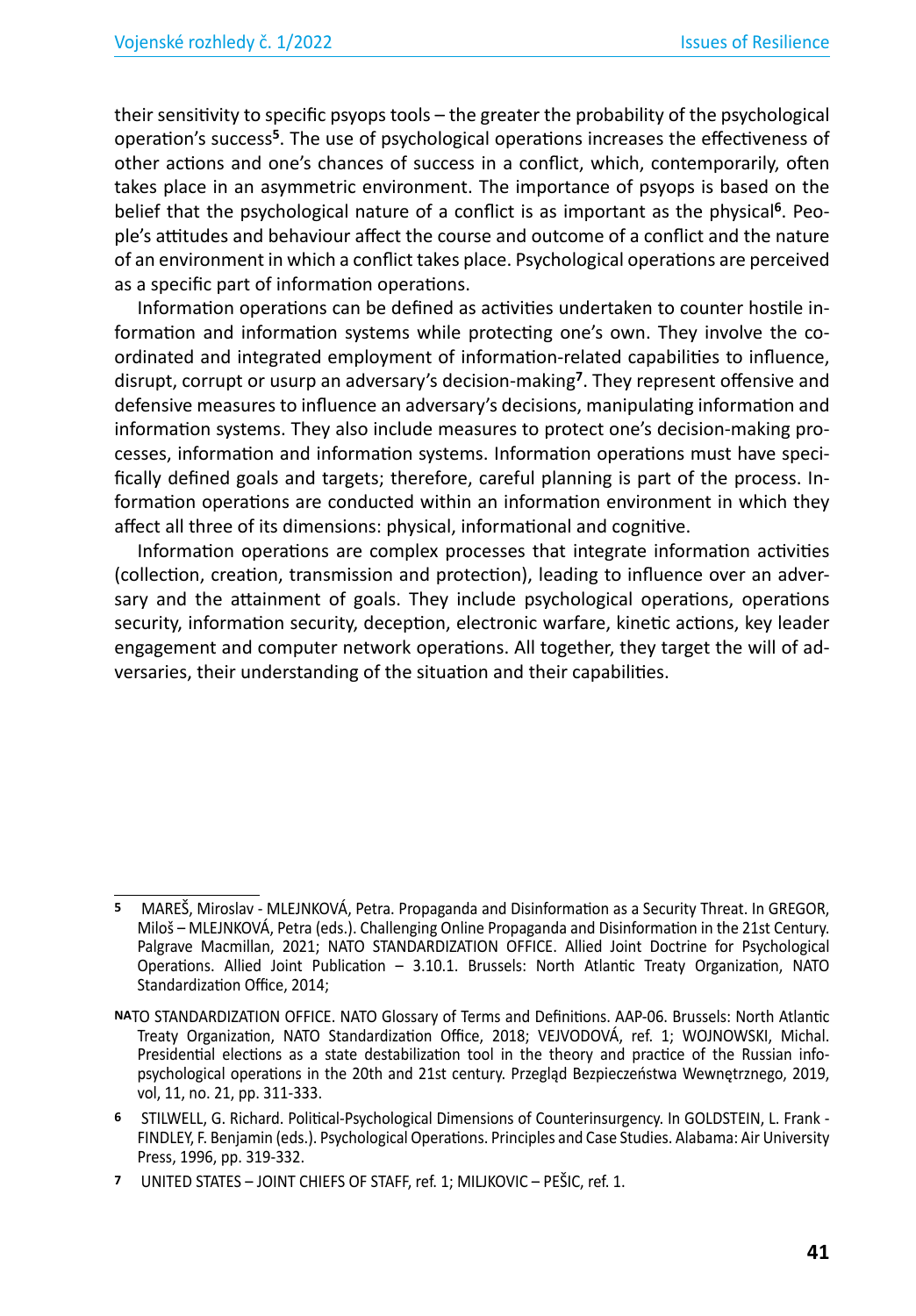#### **2 EXPLOITING COGNITIVE VULNERABILITIES**

The development of the information environment permits the use of cyberspace to exploit our cognitive abilities, which directly influence our decision-making and actions. Technological development has caused the fragmentation and dynamic growth of the sources of information in the information environment, and cyberspace is overwhelmed by an enormous volume of information**<sup>8</sup>**. The options for controlling the credibility of such sources are very limited at present. Their fractionalisation encloses users in their own echo chambers**9**, which facilitates the influencing of the audiences in these chambers and accelerates the formation of their attitudes. If users are not satisfied with an information source, they may very easily find an alternative that provides more satisfying information (which may be correct and verified, or unsubstantiated or even fabricated and intentionally untrue).

Social networks pose their own specific problems. This new type of media in its own way allows serious sources of information to be circumvented and, through the algorithms that control social networks, polarise society, enclosing its segments in information bubbles and contributing to the radicalisation of the positions people take. Social network algorithms confine users to social bubbles on the basis of the content they consume. They offer personalised content, prepared on the basis of the information users disclose about themselves and their behaviours in virtual space. We must therefore see social networks not only positively, as facilitating the dissemination of information, education and democratisation, but equally as instruments of cognitive radicalisation, which cause divisions in society and limit the options for discussion**<sup>10</sup>**.

Algorithms are also poor masters when it comes to the dissemination of disinformation and propaganda. Here automation has two main effects: information can be distributed on a massive scale and very quickly, and it can be very well targeted to particular segments of society, who can be approached with content that is personalised and appears plausible to them. This makes psychological operations much more efficient, and – thanks to the internet and social networks – cheaper as well. Automated propaganda, or robotic propaganda, employs so-called bots and botnets – programs that automatically produce content that appears to have been created by a human**<sup>11</sup>**. Bots

**<sup>8</sup>** MAZARR – BAUER - CASEY - HEINTZ – MATTHEWS, ref. 2.

**<sup>9</sup>** JASNY, Lorien - WAGGLE, Joseph - FISHER, R. Dana. An empirical examination of echo chambers in US climate policy networks. Nature Climate Change, 2015, 5, pp. 782–786; LEWANDOWSKY, Stephan - ECKER, K.H. Ulrike - COOK, John. Beyond Misinformation: Understanding and Coping with the "Post-Truth" Era. Journal of Applied Research in Memory and Cognition, 2017, vol. 6, no. 4, pp. 353-369.

**<sup>10</sup>** TUFEKCI, Zeynep. YouTube, the Great Radicalizer. The New York Times. 2018. Available from: https:// nyti.ms/3kQIygh. Accessed 20 February 2020.

**<sup>11</sup>** THE COMPUTATIONAL PROPAGANDA PROJECT. Resource for Understanding Political Bots. 2016. Available from: http://comprop.oii.ox.ac.uk/research/public-scholarship/resource-for-understanding-politicalbots/. Accessed 10 November 2019; GORWA, Robert - GUILBEAULT, Douglas. Unpacking the Social Media Bot: A Typology to Guide Research and Policy. Policy & Internet, 2018. Available from: https://doi. org/10.1002/poi3.184.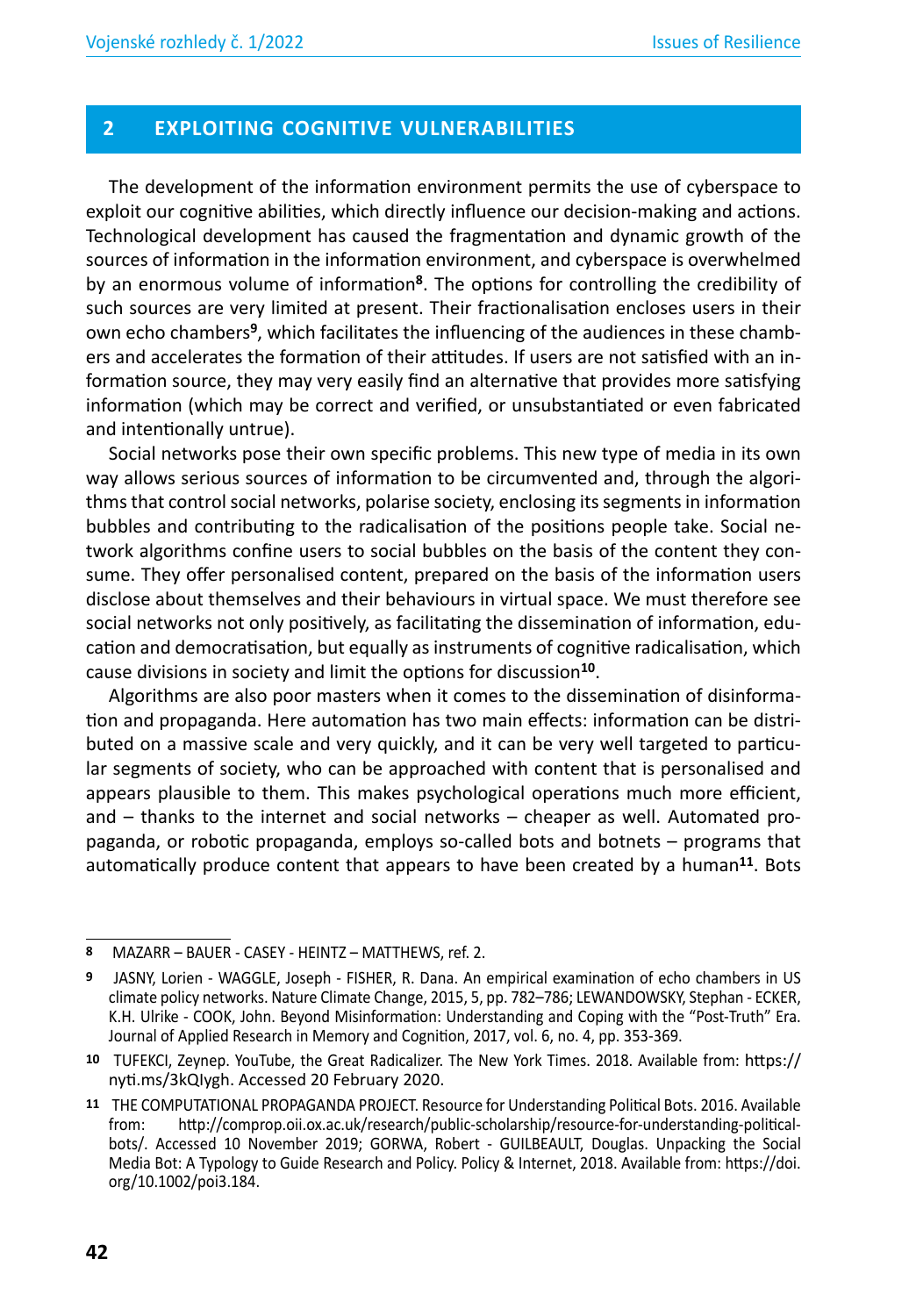interact with people online and, if programmed well, can be difficult to identify as bots. Low price, availability and the option to segment the target audience**<sup>12</sup>** are benefits that mean bots can help their masters to manipulate the attitudes of a target audience. Robotic propaganda can also create the impression that the topic being manipulated is of mass interest and importance. This might entice users to be more active, as it makes them believe that it is a crucial issue. This phenomenon is known as astroturfing**<sup>13</sup>**. In the future, bot activities may intensify thanks to links with artificial intelligence. The Atlantic Council defines this phenomenon as MADCOM – machine-driven communication**<sup>14</sup>**. MADCOM employs the options of machine learning, deep learning and chatbots. Chessen notes that this may create a very powerful instrument for propaganda**<sup>15</sup>**, which will deploy personalised content and user information and hence will be more precise and more efficient in exploiting the vulnerability of a target audience, and will be able to do so in real time.

Personalisation is becoming a generally powerful instrument for communicating and exerting influence within the virtual space. Until recently, those working in information and psychological operations knew their effects on the target audience only to a very limited extent; rather, they could only guess at these effects and hope that their efforts would be effective. Likewise, it was difficult to do any precise targeting. With the internet, mobile phone apps and social networks, we have experienced a tremendous change as far as knowledge of users is concerned. The internet allows data to be collected about groups and individuals on a mass scale. The result is that social behaviour can be observed today on various levels. It is possible to observe small communities and the responses of target groups across time and space. This development in turn changes the way information is transmitted, makes information more important and opens new options for developing information warfare.

Such developments mean that one does not have to limit oneself to the dissemination of manipulative content and defined narratives; one may take a notional step back and focus on controlling the networks of contacts, the links between people and the strength of these links online. In information warfare, achieving victory no longer means disseminating the narrative; victory means gaining control over the network in question**<sup>16</sup>**. Having taken control of the network's configuration, one may then manipulate and disseminate narratives as needed. The technological setting of the internet allows one to conduct operations whose aim is to reconfigure both the links between users and the

**<sup>12</sup>** WOOLEY, C. Samuel - HOWARD, N. Philip. Computational Propaganda: Political Parties, Politicians, and Political Manipulation on Social Media. Oxford University Press, 2018.

**<sup>13</sup>** PAVLÍKOVÁ, Miroslava - ŠENKÝŘOVÁ, Barbora -DRMOLA, Jakub. Propaganda and Disinformation Go Online. In GREGOR, Miloš – MLEJNKOVÁ, Petra (eds.). Challenging Online Propaganda and Disinformation in the 21st Century. Palgrave Macmillan, 2021.

**<sup>14</sup>** CHESSEN, Matt. (2017). The MADCOM future: How artificial intelligence will enhance computational propaganda, reprogram human culture and threaten democracy and what can be done about it. Washington: Atlantic Council, 2017.

**<sup>15</sup>** Ibid.

**<sup>16</sup>** HWANG, Tim. *Maneuver and Manipulation: On the Military Strategy of Online Information Warfare*. Carlisle: Strategic Studies Institute, 2019.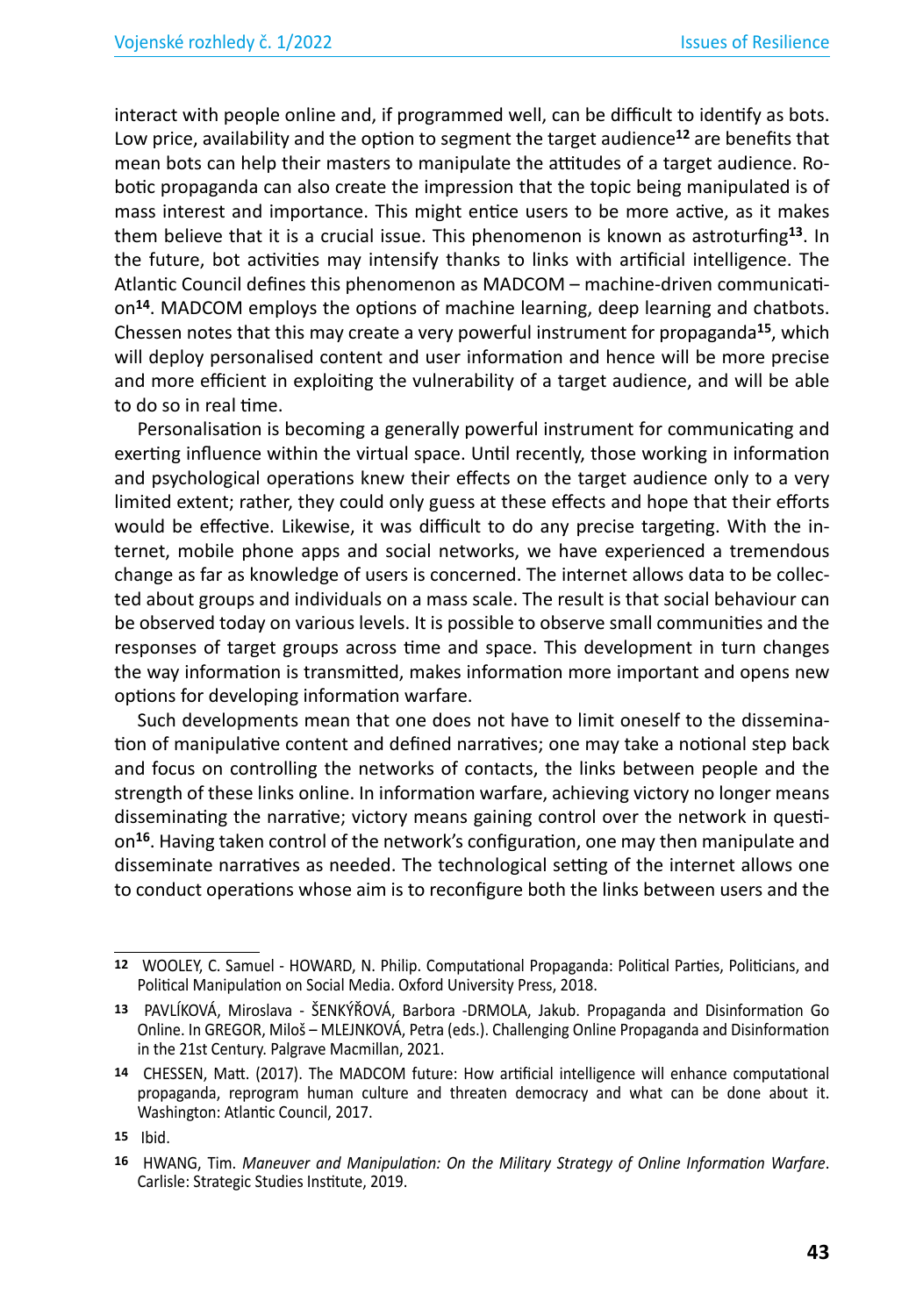networks of trust. One may influence with whom people communicate, with whom they become acquainted, and whom they consider a trustworthy source. The internet allows one to obtain detailed knowledge about how individual users are interconnected. It is easy, for instance, to identify individuals with anti-government feelings, and to target and directly influence them. It is also possible purposely to link various groups, and to focus on making their mutual links more intense, hence strengthening their opposition. Thus, for instance, a group of people with anti-government feelings can be intentionally enlarged. If data reveal that these users live enclosed in their social bubbles and exert no influence outside, again, one can intervene in the network and, using seemingly unconnected data, strengthen their links outside their social bubbles and bridge various groups, for instance on the basis of people's leisure-time interests. This represents a major change compared with the situation where information operations worked with very coarsely defined demographic segments and groups.

Awareness of these options, and of vulnerabilities, is important, because research shows that the structure of the social links between individuals strongly influences their attitudes and behaviours. The structure of the network influences political affiliations, health habits and shopping, as well as such matters as the likelihood of divorce**<sup>17</sup>**. By manipulating the network of connections on a micro-level, one may influence the entire structure of a society's or a target group's attitudes and behaviours. This may threaten social cohesion and the very social capital of a society, of which the network of connections constitutes a source. To individuals, social links define credible sources and legitimise standards of behaviour.

The effectiveness of all these instruments would be limited if they could not misuse the limits of human cognitive abilities. Here we talk about the tendency to avoid information that contradicts our views. This phenomenon is called selective exposure and the obverse is that we seek out information that confirms our positions. New information we are willing to accept will therefore confirm our position rather than the opposite**<sup>18</sup>**. We tend to ignore, downplay or reformulate new information that contradicts our beliefs. Going hand in hand with selective exposure is another cognitive limit – selective perception – which is what happens when we project what we want to see and hear**<sup>19</sup>**.

**<sup>17</sup>** BAPNA, Ravi - UMYAROV, Akhmed. Do Your Online Friends Make You Pay? A Randomized Field Experiment on Peer Influence in Online Social Networks. *Management Science*, vol. 61, no. 8, 2015, pp. 1902-1920; BREDECKER, Robert – ELKIND, Edith. Manipulating Opinion Diffusion in Social Networks. Proceedings of the 26th International Joint Conference on Artificial Intelligence, 2017. Available from: https://bit. ly/30gogDD. Accessed 20 December 2020; HWANG, ref. 14.

**<sup>18</sup>** O'SHAUGHNESSY, Nicolas. From Disinformation to Fake News: Forward into the Past. In BAINES, Paul - O'SHAUGHNESSY, Nicolas - SNOW, Nancy (eds.). *The SAGE Handbook of Propaganda*. London, Thousand Oaks, New Dehli and Singapore: SAGE, 2020, pp. 55-70.

**<sup>19</sup>** FREEDMAN, L. Jonathan – SEARS, O. David. Selective Exposure. *Advances in Experimental Social Psychology*, 1965, vol. 2, pp. 57-97. Available from: https://doi.org/10.1016/S0065-2601(08)60103- 3. Accessed 14 November 2020; HART, William - ALBARRACÍN, Dolores – EAGLY, H. Alice - BRECHAN, Inge - LINDBERG, J. Matthew - MERRILL, Lisa. Feeling validated versus being correct: A meta-analysis of selective exposure to information. *Psychological Bulletin*, 2009, vol. 135, no. 4, pp. 555-588. Available from: https://doi.org/10.1037/a0015701. Accessed 12 November 2020. ZILLMANN, Dolf -JENNINNGS, Bryant. *Selective Exposure to Communication*. London: Routledge, 2011.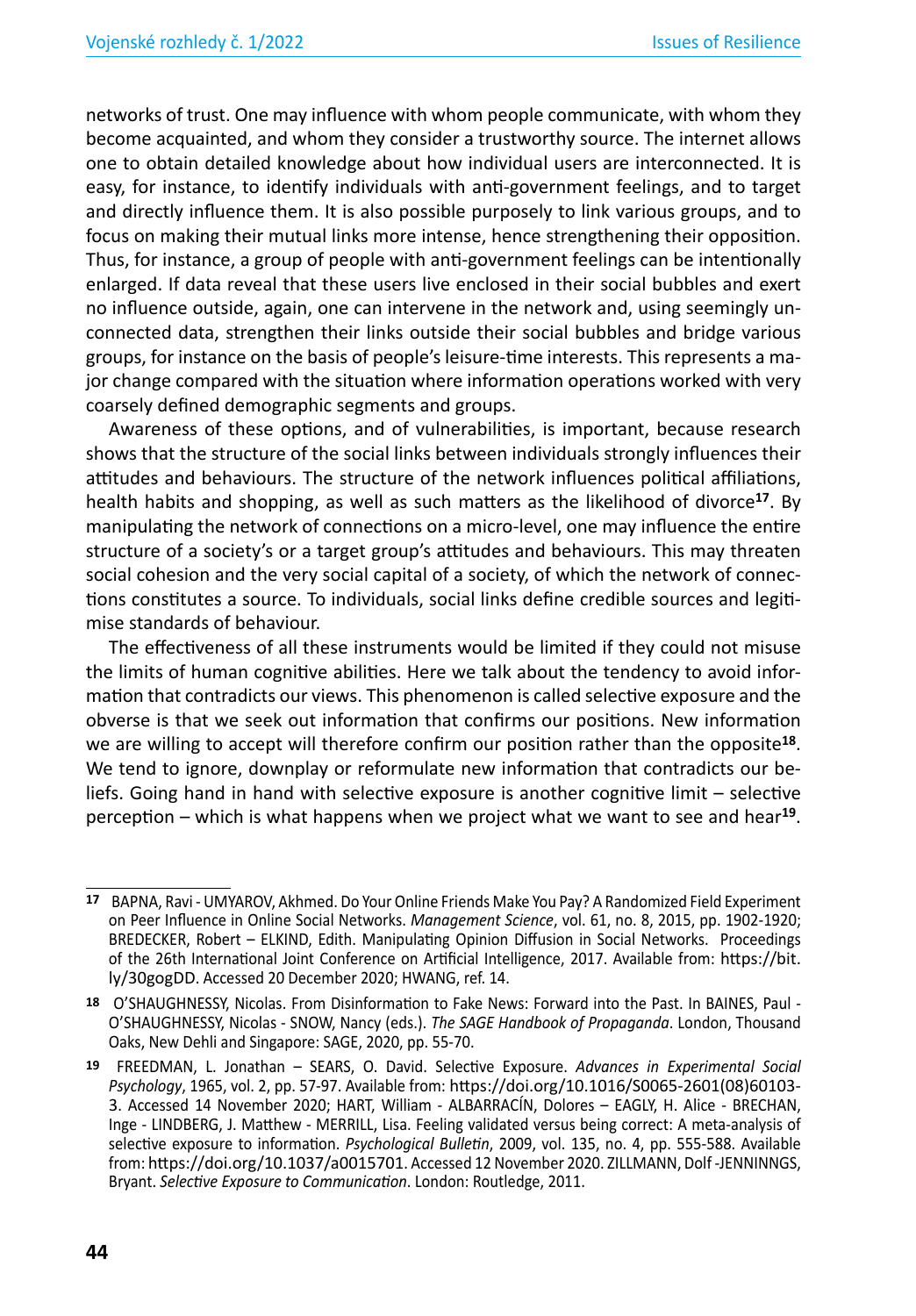The selection of information is also influenced by cognitive dissonance: if we are faced with two incompatible pieces of information, we tend to decrease the importance of one of them.

The sleeper effect causes us to remember information longer than its source. If initially we remember that the message was from an untrustworthy source and is probably false, over time we tend to forget this and only the message itself remains in our brain. It has been shown that we have a tendency to disseminate negative news more readily than positive, and we remember negative information better than positive**<sup>20</sup>**. A study conducted on 2006–2010 Twitter data shows that people shared 126,000 rumours and hoaxes online, which reached users ten times faster than true information. Researchers checked the role of bots and found that these did not bias the data or conclusions**<sup>21</sup>**. The first information received stands a higher chance of success. This means that, when faced with a topic on which we do not yet have an opinion, there is a greater chance that our view of it will be influenced by the first message we receive about it, even if this information may be false. From the perspective of cognitive processes, a second message, albeit true, is greatly handicapped in its ability to convince us.

Modern operations in the information environment draw on all these technological and cognitive options, and the cognitive dimension of the information environment**<sup>22</sup>** becomes essential for the success in modern information warfare. Such a situation draws society itself, and not only the state's security forces, into the game. The centrality of the societal dimension of conflict is now more important than at any point in history**<sup>23</sup>**.

### **3 SOCIETY-CENTRIC APPROACH AND RESILIENCE TOWARDS PSYCHOLOGICAL AND INFORMATION OPERATIONS**

It is fitting to consider the importance of a society-centric approach, through which to focus on increasing the resilience of society and those parts of it that become targets of cyber-enabled information and psychological operations. We cannot exclude classical technology- and operations-driven strategies and military thinking, nevertheless the possibility of direct military to military operations decreased. Instead, West's challengers increasingly search for operations with societal impact under the threshold of war blurring classical distinction between peace and war, or warrior and non-combatant. The adversaries often target pre-identified societal groups and individuals and their cognitive

**<sup>20</sup>** KENSINGER, A. Elizabeth. Negative emotion enhances memory accuracy. Behavioral and neuroimaging evidence. *Current directions in psychological science*, 2007, vol. 16, no. 4.

**<sup>21</sup>** VOSOUGHI, Soroush – ROY, Deb – ARAL, Sinan. The spread of true and false news online. *Science*, 2018, vol. 359, no. 6380, pp. 1146-1151.

**<sup>22</sup>** TASHEV, Blagvest – PURCELL, Michael – MCLAUGHLIN, Brian. Russia's Information Warfare. Exploring the Cognitive Dimension. *MCU Journal*, 2019, vol. 10, no. 2.

**<sup>23</sup>** KELTON, Maryanne - SULLIVAN Michael – BIENVENUE, Emily, ROGERS, Zac. Australia, the utility of force and the society-centric battlespace. *International Affairs*, 2019, vol. 95, no. 4, pp. 859-876.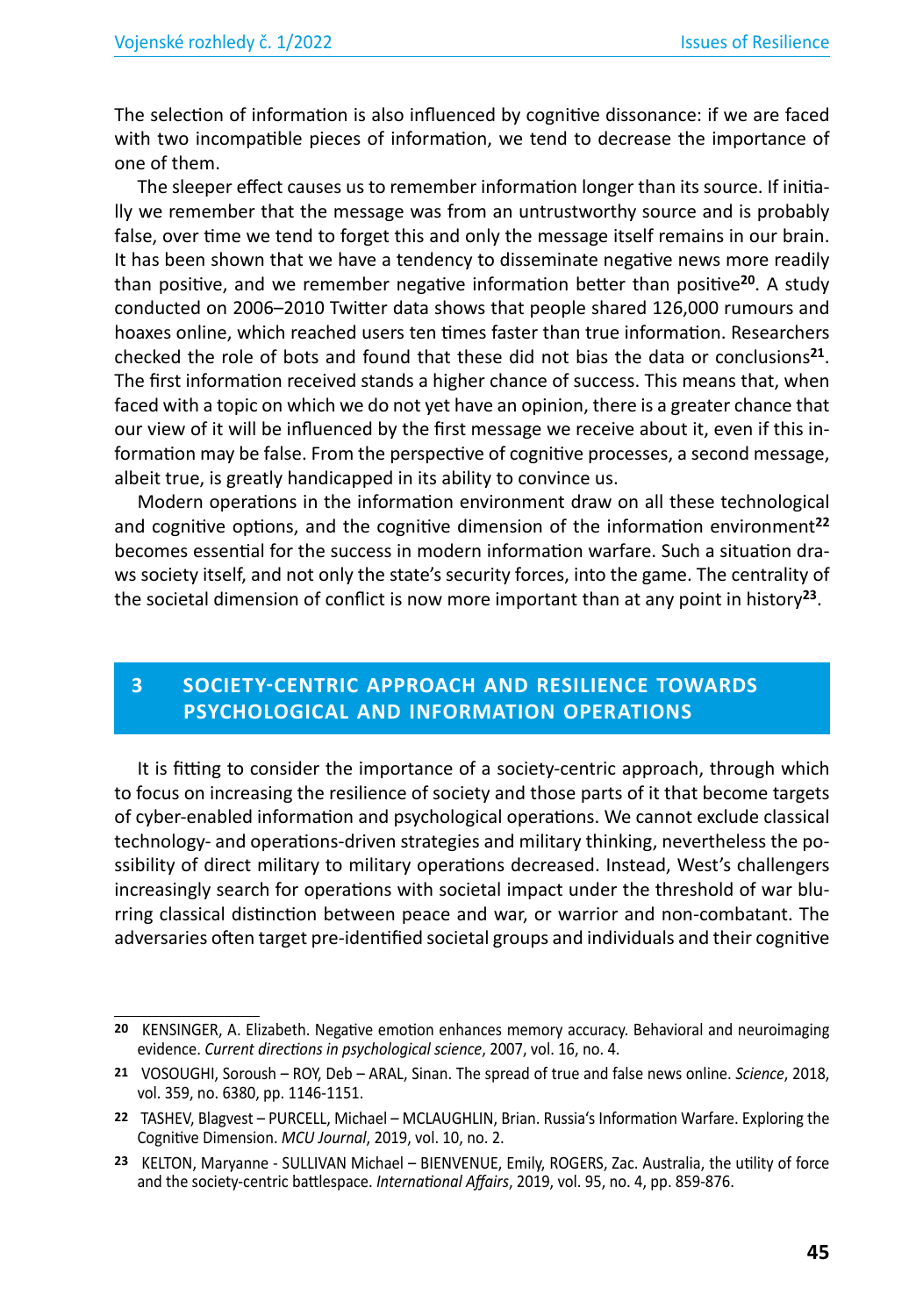vulnerabilities. Therefor the society-centric approach gains higher relevance. This approach was first described by Levite and Shimshoni**<sup>24</sup>**. Then applied, albeit very generally, by Kelton, Sullivan, Bienvenue, Rogers**25** in the context of defending Australia against information warfare. It puts humans, society and the cognitive dimension to the foreground, since they are the targets of the information and psychological operations.

The approach corresponds well to the fact that in modern information warfare one person influences another. Protecting people, or increasing of their resilience, thus becomes crucial in adapting to a changing environment, and brings us to the concept of human/societal resilience. In this scheme, human resilience represents the micro-level, and societal resilience the meso-level.

Four levels are crucial in ensuring human and societal resilience in the context of information and psychological operations: (1) cognitive resilience, (2) institutional settings, (3) technological operations and (4) legal framework**<sup>26</sup>**.

Of these four levels, cognitive resilience probably poses the greatest challenge. This type of resilience tends to be reflected today more in psychology and education than in security studies. It is the only level that is directly linked with people and their ability to interpret social reality. Cognitive resilience serves to prevent disinformation and propaganda from taking root and being internalised by the target audience. It relates to world views and interpretative schemata, making sense of information and affecting the process of decision-making**27**. Cognitive resilience helps people withstand the pressure of various ideas that are spread around, not least via disinformation and conspiracy theories**<sup>28</sup>**. The quality of cognitive resilience at the level of the individual influences its quality at the societal level. Building this type of resilience is largely the responsibility of those who provide the education and training of abilities in the cognitive domain. However, it is also connected with the political culture in the given society, or with such factors as the measure of trust in institutions.

The other three levels (institutional, technological and legal) are linked with a systematic and coordinated response on the part of the state, and these levels must support the effort to build up cognitive resilience (through the prism of the society-centric approach). In the case of the institutional level, this means setting up multi-agency and multidisciplinary cooperation between relevant institutions affected by the operations in the information environment. Understandably, this level is also about building an adequate institutional structure, which will be able to deal with information and psychological operations (whether that means defence, or pursuing active operations).

**<sup>24</sup>** LEVITE, Ariel, E. – SHIMSHONI, Jonathan (Yoni). The Strategic Challenge of Socienty-centric Warfare. *Survival*, 2018, vol. 60, no. 6, pp. 91-118.

**<sup>25</sup>** KELTON – SULLIVAN – BIENVENUE . ROGERS, ref. 23.

**<sup>26</sup>** GREGOR, Miloš – MLEJNKOVÁ, Petra (eds.). Challenging Online Propaganda and Disinformation in the 21st Century. Palgrave Macmillan, 2021.

**<sup>27</sup>** BJOLA, Corneliu – PAPADAKIS, Krysianna. Digital propaganda, counterpublics and the disruption of the public sphere: the Finnish approach to building digital resilience. *Cambridge Review of International Affairs*, 2020; HANSEN, S. Flemming. Russian hybrid warfare. A study of disinformation. Copenhagen: Danish Institute for International Studies, 2017.

**<sup>28</sup>** HANSEN, ref. 24.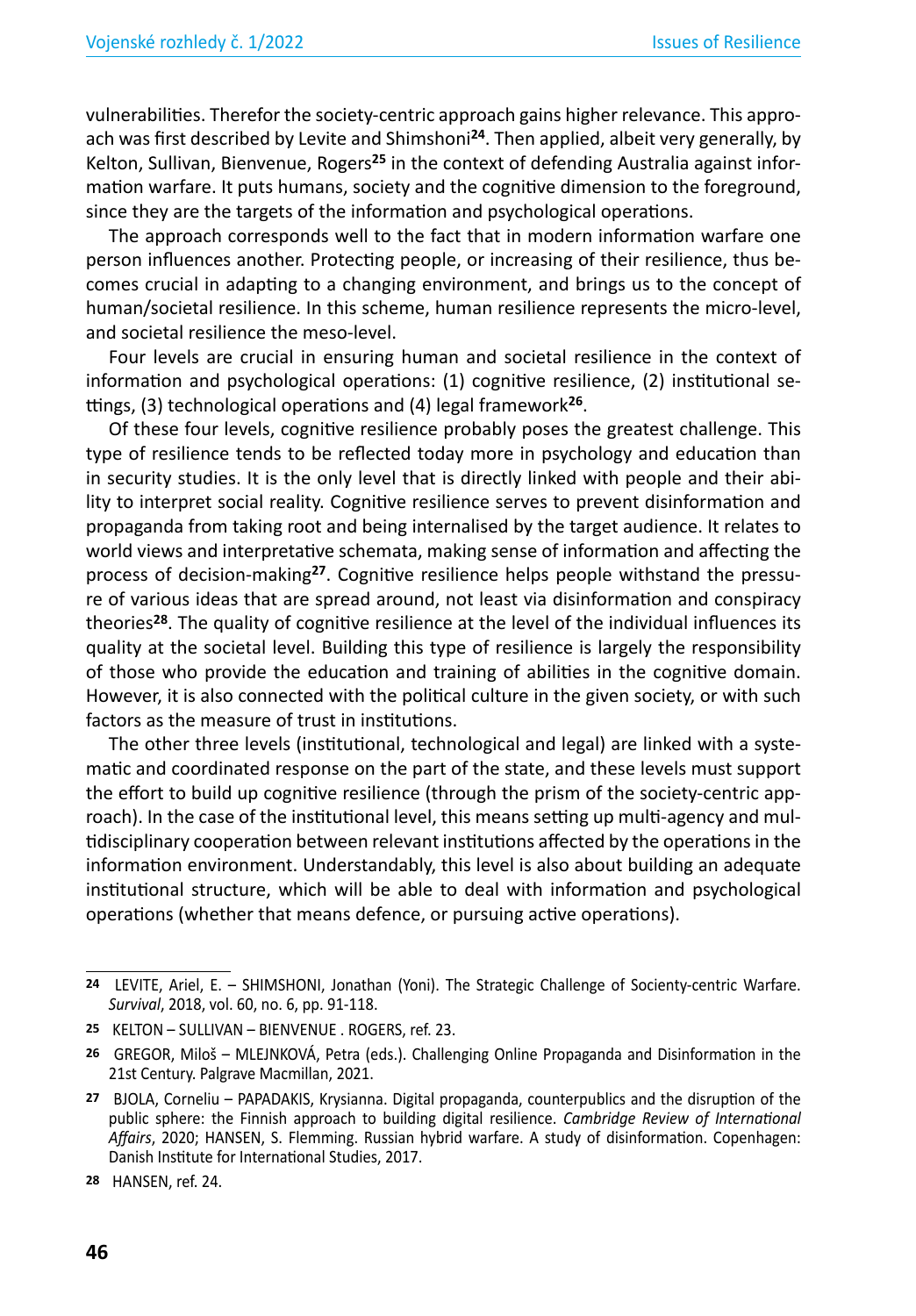The importance of the legal and technological levels consists in the fact that cognitive resilience, after all, has certain natural limits. These levels are thus tasked with supporting the resilience of people and society. For instance, technological development has contributed to psychological operations assuming such characteristics that our cognitive abilities are insufficient to determine what is true and false (e.g. the ever-improving deep fake videos and other ways of manipulation using artificial intelligence). Furthermore, the information environment is increasingly complicated and overloaded, creating substantial demands – in terms of time and resources – if we are to orient ourselves in this environment. On the technological level, we face the challenge of collecting and evaluating large volumes of data. In the context of information and psychological operations this specifically means developing instruments that will help us to detect and analyse the evidence obtained about the operations of hostile actors. But even those outputs that have been facilitated by technology will ultimately have to be evaluated by humans, which takes us back to cognitive resilience. The task of the legal level is to set up a suitable legal framework to protect the state and society.

### **4 SOCIETY-CENTRIC APPROACH IN THE CZECH DEFENCE-RELATED STRATEGIC DOCUMENTS**

Based on the qualitative analysis of the Czech defence-related strategic documents, the strategic thinking only slowly approaches the society-centric approach. Analysed documents (covering the period 2015-2021) prove the awareness of hybrid threats targeting the Czech security environment and their vectors of action. Role of media, social networks, cyberspace operations, or disinformation campaigns as adversaries' tools are mentioned already in the Long Term Perspective for Defence 2030 from 2015 and the Defence Strategy from 2017. This type of threat is elaborated more intensively in the Long Term Perspective for Defence 2035, where is stated that modern information and communication technologies, media, social networks can be used for information and psychological operations spreading disinformation and propaganda. Such awareness led to issuing the National Strategy for Countering Hybrid Interference in 2021. Here, the threat is already communicated also within the society-centric approach when the document states that the hybrid interference endangers society and political decision-making process on the first place. For the first time since 2015 it is specifically mentioned in the defence-related materials that hybrid interference might happen also through mobilization of civilian segments of the society in order to destabilize the system and endanger the security.

In terms of the threat classification, we can observe that the society-oriented view has been adopted. Nevertheless, when discussing the issue of resilience and need-to- -be-taken actions, the society-oriented approach is almost missing. The resilience is dominantly connected with technology-driven operations. The Long Term Perspective for Defence 2030 from 2015 and the Long Term Perspective for Defence 2035 from 2019 briefly mention the need of protection of information systems and building the cyber defence in technology- and operations- dominant manners. The Concept of Construction of the Czech Army 2030 from 2019 does not differ when focusing on resilient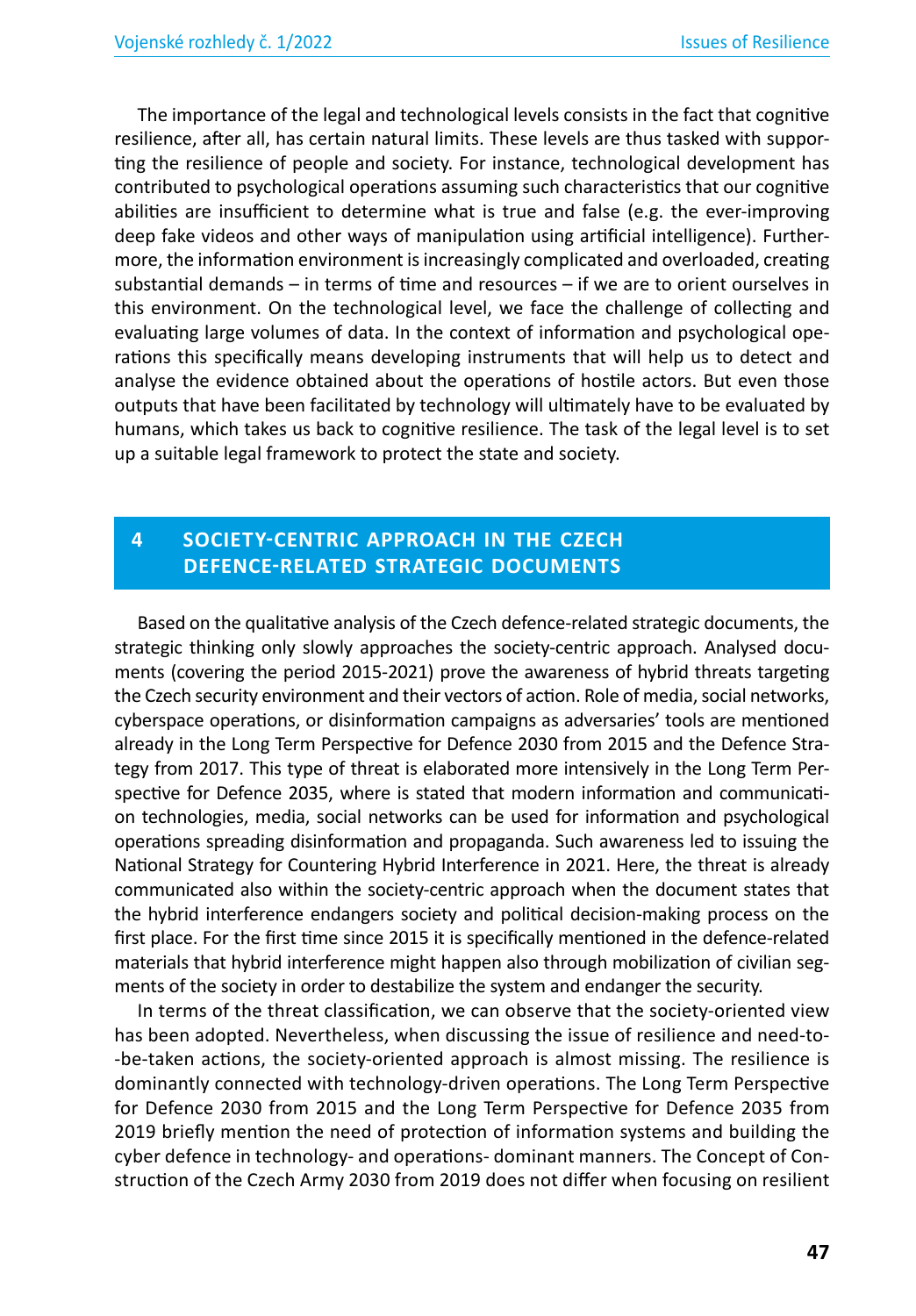information system and defence against cyber attacks. The emphasis is put on building the institution of professional cyber forces as a military unit enabled to lead information and psychological operations. Another institutional aspect of resilience building reveals in the National Strategy for Countering Hybrid Interference from 2021, which declares establishment of official coordinator for countering hybrid interference. The general need of proper legal framework defining competencies in cyber defence is touched by the National Cyber Defence Strategy of the Czech Republic 2018-2022 and again repeated in the National Cyber Security Strategy of the Czech Republic for the Period 2021-2025.

First signals of society-oriented approach appear in the Concept of Construction of the Czech Army 2030 from 2019, in the National Cyber Security Strategy of the Czech Republic for the Period 2021-2025 (2020), and the National Strategy for Countering Hybrid Interference (2021). In the Concept of Construction of the Czech Army 2030 the importance of societal resilience is specifically mentioned, however very briefly. The National Cyber Security Strategy develops rather specific issue of need to widen the pool of motivated and well-educated experts as one of the precious sources of the state. Slightly more society-oriented remarks appear in the National Strategy for Countering Hybrid Interference. According to the document, the government defines as one of the strategic goals resilient society and whole-of-society approach to counter the hybrid interference. The societal vulnerabilities and conflicts are one of the targets of such activities of adversaries. Interestingly, nothing like that can be found in the National Cyber Defence Strategy.

As mentioned above, the key feature of society-centric approach are humans, society and cognitive dimension. Resilience towards the psychological and information operations targeting cognitive vulnerabilities leads us to the necessity of increasing the cognitive resilience to survive in the changing environment. However, this is reflected in the strategic documents in a limited way. It is only the National Cyber Security Strategy and the National Strategy for Countering Hybrid Interference (the newest documents) touching upon such issues. It is the necessity of strategic communication, development of critical thinking, and media literacy, which are mentioned as general principles of increasing the resilience. In case of capacities of security forces, the strategic documents avoid the issue of cognitive resilience. The support for this segment of society is meant to be psychological, humanitarian, and spiritual. In the context of cyber-enabled operations, the empowerment stays in line of technical skills.

The Czech strategic documents confirm what Levite and Shimshoni mention. The strategical thinking and military logic are still more technological- and operation-oriented, rather than society-oriented. Process of reflexion of challenges related to changing environment and character of hybrid threats exploiting cognitive vulnerabilities leading to shift in strategical thinking is on its very beginning. Levite and Shimshoni stress that socio-psychological understanding and definition of mission in terms of engaging the social dimension are crucial. With cyber-enabled cognitive operations society becomes strategical and the states are challenged to think more in terms of societal impact. Levite and Shimshoni suggest assessment of the societal dynamics and impacts flowing from different modes of confrontation in case of own population and adversaries' populations; the consideration of the social strengths, weaknesses, vulnerabilites, motivations,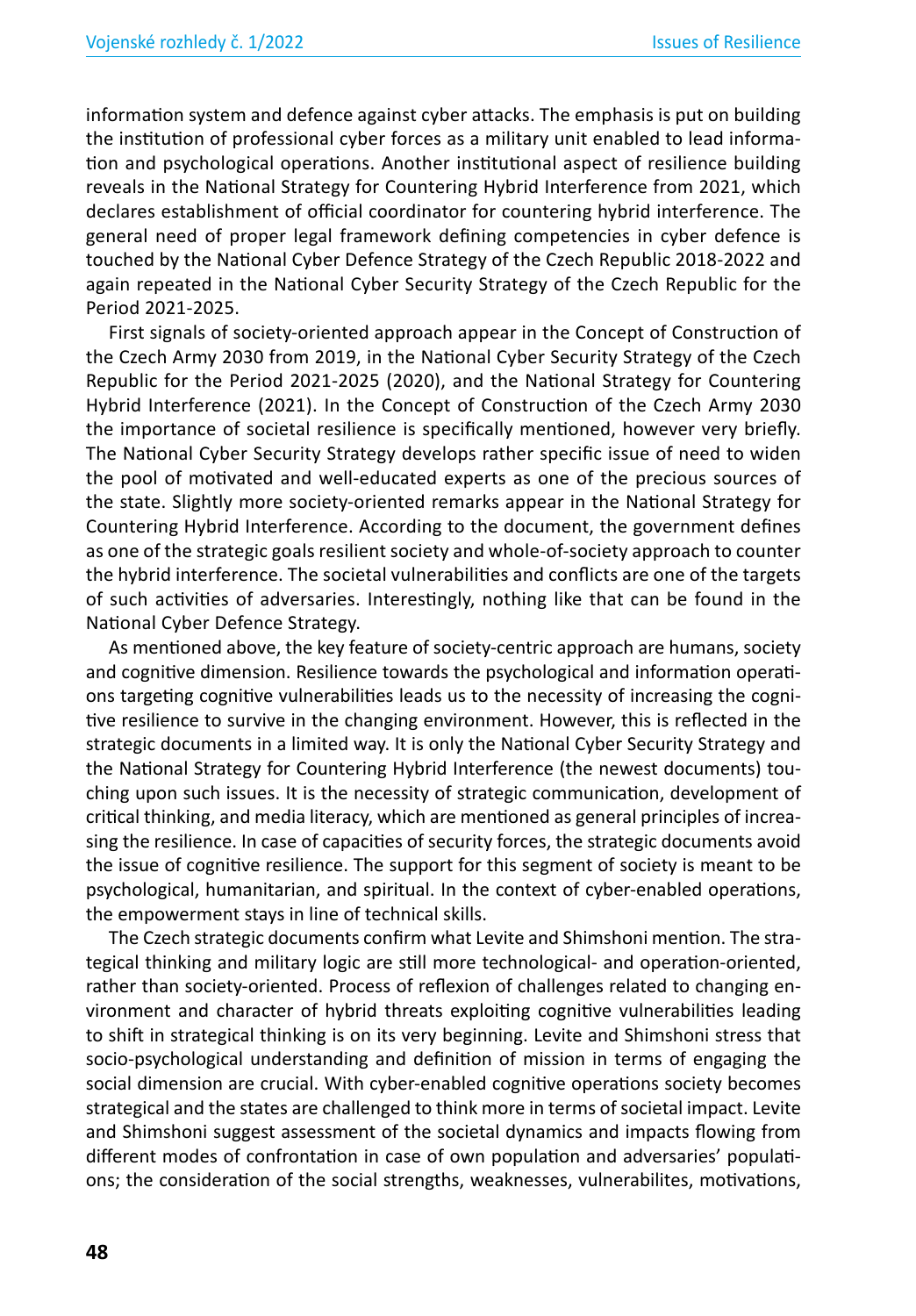and intents are necessary.**<sup>29</sup>** In case of armed forces the preparedness is not anymore only in combat and technical skills, and psychological resilience, but certain level of cognitive resilience is also necessary.

#### **CONCLUSION**

As the information environment changes, and modes of waging war and other aspects are modernised, as a society and state we are increasingly at risk of threats that are not military in character, and that do not cross that limit which normally impels a democratic regime to declare a state of emergency. Adversaries today have a broad palette of instruments to promote their interests, influence their target audiences and induce them to act according to their expectations. They can do this literally from the comfort of their own homes, without having to cross national borders. Adversaries are employing cyber-enabled psychological and information operations, which by their very nature are often intended to influence the cognitive abilities or vulnerabilities of the target audience. Moreover, these efforts often seek to influence the population at large, aiming to undermine its morals and its trust in its domestic regime and its representatives. Thus the common people are more than ever before drawn into the mutual contest for power, and are exposed to sophisticated methods such as personalised content. Many threats thus take a cognitive and society-centric character. This can be shown by the weaponisation of information, especially on social media. As noted in the introduction to this paper, we are facing socially hostile manipulation**<sup>30</sup>** – manipulation that uses propaganda, disinformation, algorithms and artificial intelligence to exploit cognitive vulnerabilities. In this context, this paper proposes to change our point of view of these threats, and to see them through the lens of the society-centric approach, which puts the society and its vulnerability – and hence the need to build up its resilience – at the focal point. Of course, this approach does not mean limiting the building of technological resilience. Rather, these two go hand in hand, as societal resilience will not be effective without advanced technologies, and technological processes are an important supporting element. Nonetheless, as noted in this paper, ultimately the outputs of modern technologies are, again, evaluated by people, and thus human cognitive abilities re-enter the game. Similarly, this approach does not preclude building the resilience of specific segments of society, such as the armed forces. Again, these specific segments are part of this broader concept.

On the case of the Czech Republic is demonstrated that the society-centric approach is accepted in strategic thinking only in a very limited way. It is rather its fragments which appear in the strategic documents, however the Czech Republic lacks complex approach.

**<sup>29</sup>** LEVITE – SHIMSHONI, ref. 24.

**<sup>30</sup>** MAZARR – BAUER - CASEY - HEINTZ – MATTHEWS, ref. 2.